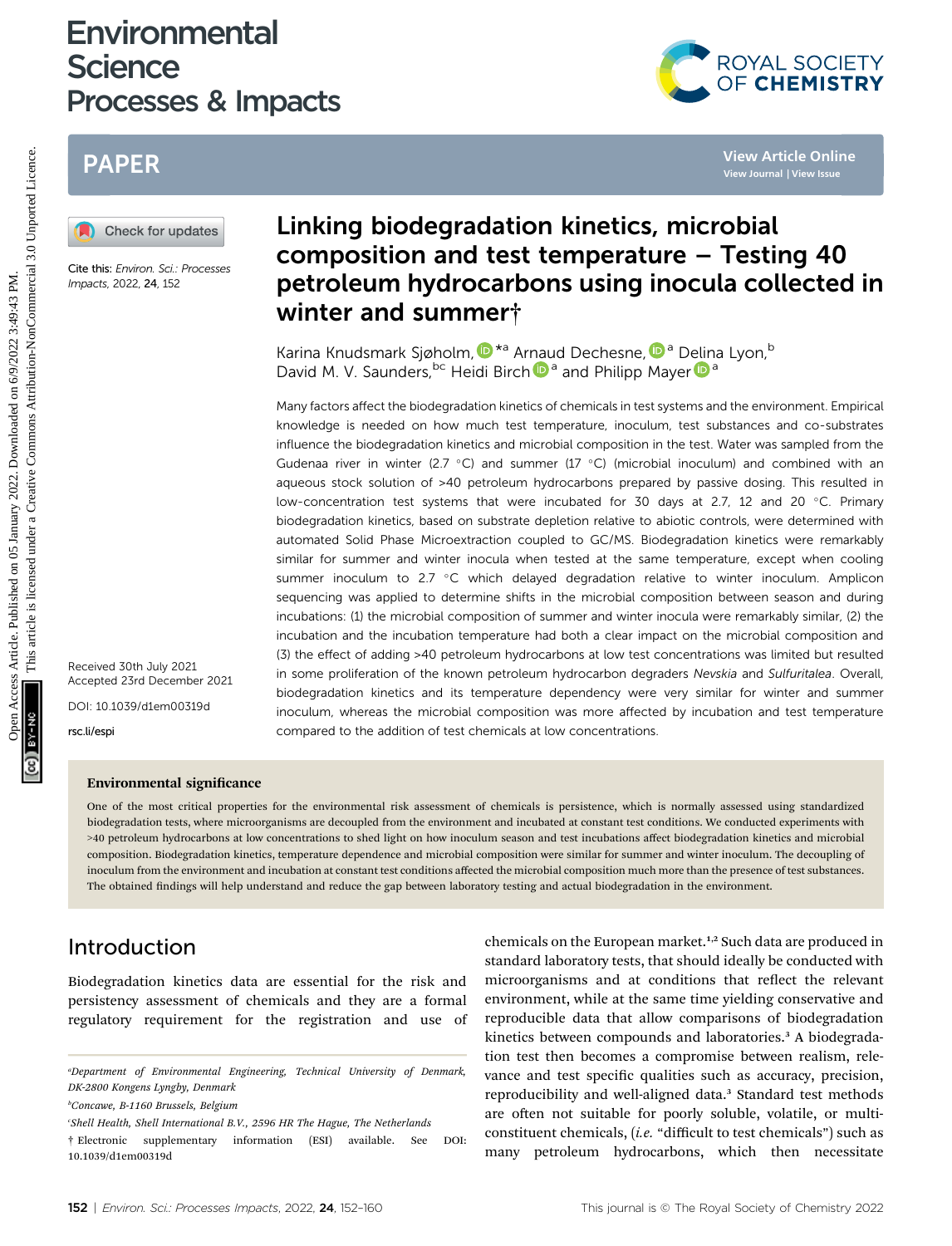significant methodological adjustments.<sup>4-7</sup> While such adjustments should improve the technical and scientific quality of the tests and their degradation results, they can also lead to regulatory rejection of data. A very recent example of this is the persistency assessment of three ringed alkylated PAHs, where all 18 different biodegradation data sets identified were rejected and this hydrocarbon group was then assessed to be persistent without using the experimental degradation data.<sup>8</sup> There is thus an urgent need for the continuous improvement of test methods especially for difficult-to-test substances, while at the same time increasing the mechanistic understanding of how various test factors affect biodegradation kinetics and the microbial composition in the test.<sup>9-12</sup>

The OECD 309 test guideline<sup>13</sup> provides ample space for adjustments to specific chemicals or a specific regulatory purpose. We have recently reported test design adjustments for testing primary biodegradation of hydrophobic and (semi) volatile petroleum hydrocarbons.<sup>14</sup> Closed headspace vials served as test systems and fully automated Solid Phase Microextraction coupled to GC/MS was then used to measure substrate depletion without opening the vials.<sup>4</sup> The tests were conducted at low, environmentally relevant test concentrations in order to avoid solubility limitations, oxygen depletion as well as inhibition of the microbial degraders.<sup>5,14,15</sup> Overall, these adjustments made the OECD 309 test better suited for petroleum hydrocarbons that cover a wide range of hydrophobicities and volatilities.<sup>5</sup> In addition the hydrocarbons were tested in mixtures in order to generate more and better aligned biodegradation kinetics data,<sup>5,14</sup> which also are more environmentally relevant since hydrocarbons co-exist as mixtures in petroleum products and in the environment.<sup>15,16</sup> **Express are the controlled on 1** different access Article on Different access Article is the positive of the controlled on 10 <sup>open</sup> access Article is the most shown in the controlled on the interpret is licensed under t

Using this test method, we recently investigated biodegradation kinetics of 43 petroleum hydrocarbons at three test temperatures in water from two geographically distant rivers adapted to different temperatures and climatic conditions. For the two inocula collected from the rivers Danube (Austria, sampled at 12.5 °C) and Gudenaa (Denmark, sampled at 2.7 °C), we found a similar temperature dependency of degradation half-times when tested at the standard temperatures,<sup>1,17</sup> 12 and 20 °C. This temperature dependency fitted well with the Arrhenius equation.<sup>18</sup> The present study was directed to separate the effects of inoculum seasonality and test temperature on the biodegradation kinetics while avoiding the effect of different inoculum sampling locations.

A widely discussed issue is how test conditions affect microbial composition during a biodegradation test. The work by Honti et al.,<sup>19</sup> is one of the few studies where biodegradation rates have been generated under both laboratory and field conditions. They found higher biodegradation rates for pharmaceuticals in field experiments. A possible explanation for this observation is the reduced microbial diversity in the laboratory tests compared to field conditions.<sup>19</sup> Southwell *et al.*<sup>20</sup> found that both the season of collection and incubation affected the microbial community composition, in a setup where biodegradation was investigated in the OECD 308 and 309 standard tests using inoculum from the same site eight times during a two year period. However, the microbial changes could not clearly be linked to degradation

potential of the pesticide isopyrazam.<sup>20</sup> The inoculum used in laboratory biodegradation tests is often only characterized based on microbial density (e.g. CFU per mL), whereas the initial microbial composition or its dynamics during tests are rarely investigated.<sup>3</sup> It is thus an open question how much the incubation and the standard test conditions modulate the microbial composition. The present study was thus designed to determine changes in microbial composition when changing test temperature, adding test chemicals and separating microbes from the environment (i.e. no nutrient supply  $etc.$  ).

To investigate some of the main factors potentially impacting biodegradation kinetics and microbial composition we conducted dedicated experiments to link biodegradation kinetics, microbial community composition and test temperature for two inocula sampled at the same site but at different seasons. The biodegradation kinetic data with winter inoculum from Gudenaa (Denmark, sampled at 2.7  $^{\circ}$ C) was taken from our previous study,<sup>18</sup> and was here extended with a new biodegradation data set obtained with summer inoculum from the same location (sampled at  $17^{\circ}$ C). The experimental platform developed by Birch et  $al^{4,5}$  was used to determine compound specific biodegradation kinetics for a large number of hydrocarbons at three test temperatures. DNA extraction and analysis using 16S rRNA gene amplicon sequencing was applied to the river water samples (inocula) and the microbial populations in the tests to investigate differences and changes in microbial community composition.

The specific aims of the present study were to determine  $(1)$ seasonal differences in biodegradation half-times of +40 petroleum hydrocarbons by comparing winter inoculum with summer inoculum from the same river, (2) the effect of seasonality on the test temperature dependency of biodegradation kinetics, using our recent study<sup>18</sup> and the Arrhenius equation as reference and (3) the effect of test incubation on microbial community composition for a winter and summer inoculum.

# Materials and methods

#### Materials

The same model substances were included as in Sjøholm et al.:<sup>18</sup> 9,10-dihydroanthracene, phenanthrene, hexachloroethane, 2,3-dimethylheptane, bicyclohexyl, butyldecalin, tetralin, biphenyl, 1,2-dimethylnaphthalene, ethylcyclopentane, 2,6 diisopropylnaphthalene, dibenzothiophene, 3-phenyl-1,1'bi(cyclohexane) (Sigma Aldrich), 2,4-dimethylheptane, 2,5 dimethylheptane, 3,3-dimethyloctane, 3,5-dimethyloctane, decalin (TCI), dodecylbenzene, dihexyl disulphide, 2,6,10-trimethyldodecane (Chiron) and a mixture obtained from LGC (Middlesex, UK) containing indane, 1,4-diethylbenzene, 1,2 diethylbenzene, 1,2,4,5-tetramethylbenzene (durene), 1,2,3,5 tetramethylbenzene (isodurene), 1-ethyl-2-methyltoluene, 1 ethyl-3-methyltoluene, benzene, n-butylbenzene, ethylbenzene, 4-ethyltoluene, iso-octane, cumene, 1-methylnaphthalene, 2 methylnaphthalene, naphthalene, n-propylbenzene, toluene, 1,2,3-trimethylbenzene, 1,2,4-trimethylbenzene, 1,3,5-trimethylbenzene, *m*-xylene, *o*-xylene, and *p*-xylene (more information on model substances in ESI2†).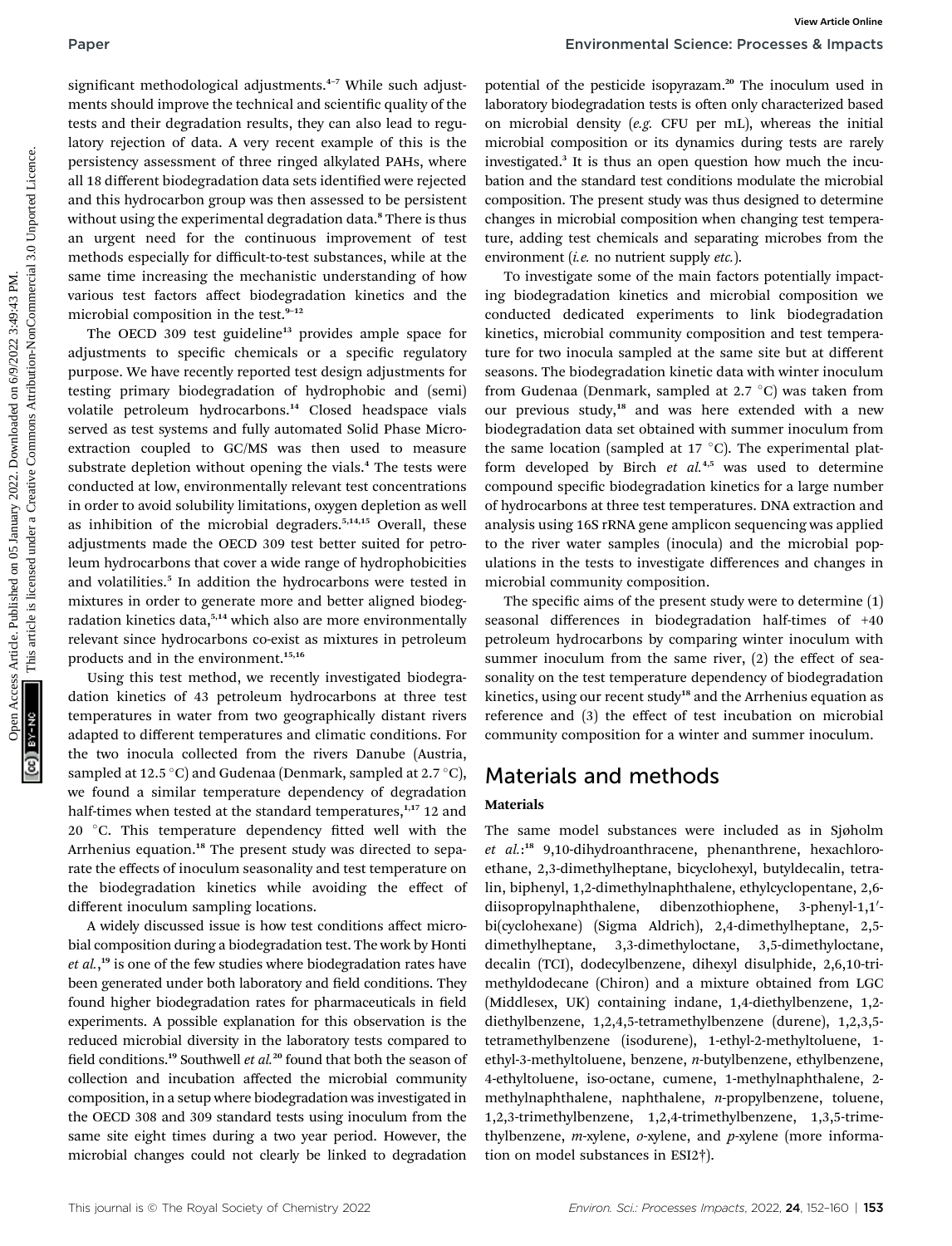Translucent silicone rod (3 mm diameter) was ordered custom-made from Altec (altecweb.com, product code 136- 8380), and used for passive dosing.<sup>21</sup> Solvents used for cleaning and loading the silicone included ethyl acetate (Merck), ethanol (VWR Chemicals), and methanol (Sigma Aldrich). Ultrapure water was produced on an Elga Purelab flex water system from Holm & Halby (Denmark).

Sterile 1 L PET bottles from Bürkle (Mikrolab Aarhus, Denmark) were used for sampling of river water.

### Surface water inoculum

Sampling site was chosen based on the following criteria:<sup>18</sup>  $(1)$ the pre-exposure to petroleum hydrocarbons was minimized by avoiding point sources such as oil refineries, industry, WWTP discharges and larger roads close to or upstream of the sampling site, (2) availability of information on water quality according to the Water Frame Directive (good ecological status, low levels of measured nutrients and pollutants) for the site, and (3) possibility to transport the samples to the laboratory quickly in order to start the experiments within 24 h of sampling. The Gudenaa river in Denmark, between the cities of Ry and Silkeborg, fullled these criteria. Exact coordinates for the sampling location are included in Table 1. The Gudenaa is the largest freshwater river in Denmark with a middle water flow capacity of 32.4  $m^3 s^{-1}$ .

The winter sample was collected January  $29<sup>th</sup>$  2019 as described in Sjøholm et al.<sup>18</sup> The water temperature at sampling was 2.7  $\degree$ C and during transportation, the water was kept at 0– 3 °C. The summer sample was collected September  $16^{th}$  2020. At sampling the water temperature was  $17 \degree C$  and during transportation the temperature was kept at  $15.5$ –16.5 °C. The average temperature the three months before the two sampling events were 5.9  $\degree$ C and 16.7  $\degree$ C for the winter and summer sample, respectively.<sup>22</sup>

Sampling was performed in the free-flowing current of the river, 5–20 cm below the surface. Sampling was performed

|  |  |  | Table 1 Sampling location information, and characterized parameters |  |  |
|--|--|--|---------------------------------------------------------------------|--|--|
|--|--|--|---------------------------------------------------------------------|--|--|

|                                                                | Gudenaa, Denmark 56°6′25″N<br>$9^{\circ}43'19''E$ |                        |  |
|----------------------------------------------------------------|---------------------------------------------------|------------------------|--|
| Parameter                                                      | Winter, 2019                                      | Summer, 2020           |  |
|                                                                | $2.7\degree$ C                                    | $17^{\circ}$ C         |  |
| $O_2$ [mg $L^{-1}$ ]                                           | 11.0                                              | 7.4                    |  |
| pН                                                             | 8.3                                               | 7.7                    |  |
| Conductivity $[\mu S \text{ cm}^{-1}]$                         | 371                                               | 280                    |  |
| CFU $\lceil mL^{-1} \rceil$ , 24/72 h, 20 °C                   | $58/1.6 \times 10^{3}$                            | $45/1.9 \times 10^{3}$ |  |
| Total dissolved solids (TDS) $\left[\text{mg } L^{-1}\right]$  | 150                                               | 150                    |  |
| Total suspended solids (TSS) $\lceil \text{mg } L^{-1} \rceil$ | $0 - 0.4$                                         | $5.1 \pm 0.01$         |  |
| Non-volatile organic carbon (NVOC)                             | $4.1\pm0.1$                                       | $5.6 \pm 0.03$         |  |
| $\left[\text{mg } L^{-1}\right]$                               |                                                   |                        |  |
| $PO_4^{3-}$ [µg L <sup>-1</sup> ]                              | $49\pm0.5$                                        | $34 \pm 1$             |  |
| $NO_2^-$ [µg $L^{-1}$ ]                                        | $11.8\pm0.1$                                      | $8.9 \pm 1.1$          |  |
| NH <sub>3</sub> [µg L <sup>-1</sup> ]                          | $57 \pm 2.3$                                      | $48 \pm 4.8$           |  |
| $NO_3^-$ [µg L <sup>-1</sup> ]                                 | $2340 \pm 13$                                     | $248 \pm 38$           |  |

walking out to 1 m depth in the river, and then 1 L was sampled at a time with a pre-cleaned stainless steel beaker at the end of a 3 m stick. Sampling was performed upstream of the collectors position. The sampled water was distributed in 3 bottles and sampling continued until 12 L were collected. The bottles were packed in an insulated aluminum suitcase, which was filled with insulation material to maintain the sampling temperature during transportation by car. The temperature in the suitcase was logged during transportation. Upon arrival to the laboratory, the sample was stored at the sampling temperature in an incubator. Within 24 h, total suspended solids (TSS), total dissolved solids (TDS), nonvolatile total organic carbon (NVOC), and dissolved nitrogen and phosphate content were determined. Microbial abundance was determined as heterotrophic plate count on R2A agar after 24 and 72 h incubation at 20  $^{\circ}$ C. Procedures for determining the sample characterization parameters are described in the ESI1† and parameters are given in Table 1. Environmental Science: Processes & mpacts<br>
Translatent binn absorption product of the article is a time with a pre-dense trainer a creative commons are the reat of the commons are the reat of the state of the state of the

The content of total suspended solids were low in both samples compared to the ECHA PBT guidance requirements in final decisions on compliance check for the purpose of REACH  $(10-20 \text{ mg L}^{-1})$ .<sup>17</sup>

#### Passive dosing to generate test solution

Passive dosing was used to introduce the chemicals into the test without the addition of co-solvent, neat mixture or micro droplets.<sup>23</sup> The passive dosing method used here was modified from Birch et  $al$ <sup>5</sup> and Hammershøj et  $al$ <sup>21</sup> It included three steps: (1) loading of pre-cleaned silicone with the test substances, (2) equilibrating the loaded silicone with pure water (passive dosing), and (3) adding this passive dosing solution (PD solution) to surface water inoculum to prepare biodegradation test systems. Solid test chemicals were loaded to a silicone rod by partitioning from a methanol solution, and liquid test chemicals were loaded to other silicone rods by direct absorption of a mixture of chemicals  $(\sim 2\%$  (v/v) of silicone mass). One PD solution was prepared containing the test chemicals that are solid at room temperature and one PD solution containing the test chemicals that are liquid at room temperature. The applied passive dosing method is described in detail in Sjøholm et al.<sup>18</sup>

### Biodegradation testing

Biodegradation experiments were carried out at 2.7 °C (sampling temperature for the winter sample), 12  $\mathrm{^{\circ}C}$  and 20  $\mathrm{^{\circ}C}$ . Preparation of test systems followed the procedure described in Birch et al.,<sup>5</sup> and are described in detail in Sjøholm et al.<sup>18</sup> In brief, 100 µL PD solution containing solid test chemicals, and  $650$  µL PD solution containing liquid test chemicals were transferred to 14.25 mL surface water (*i.e.* inoculum) in 20 mL amber glass auto sampler vials, leaving 5 mL headspace in the vial. PD solution was transferred with gas tight Hamilton syringes, and the inoculum was transferred with an Eppendorf multi-pipette. Triplicate biotic test systems were generated for each of eight incubation time points. Abiotic test systems were generated the same way, with ultrapure water instead of surface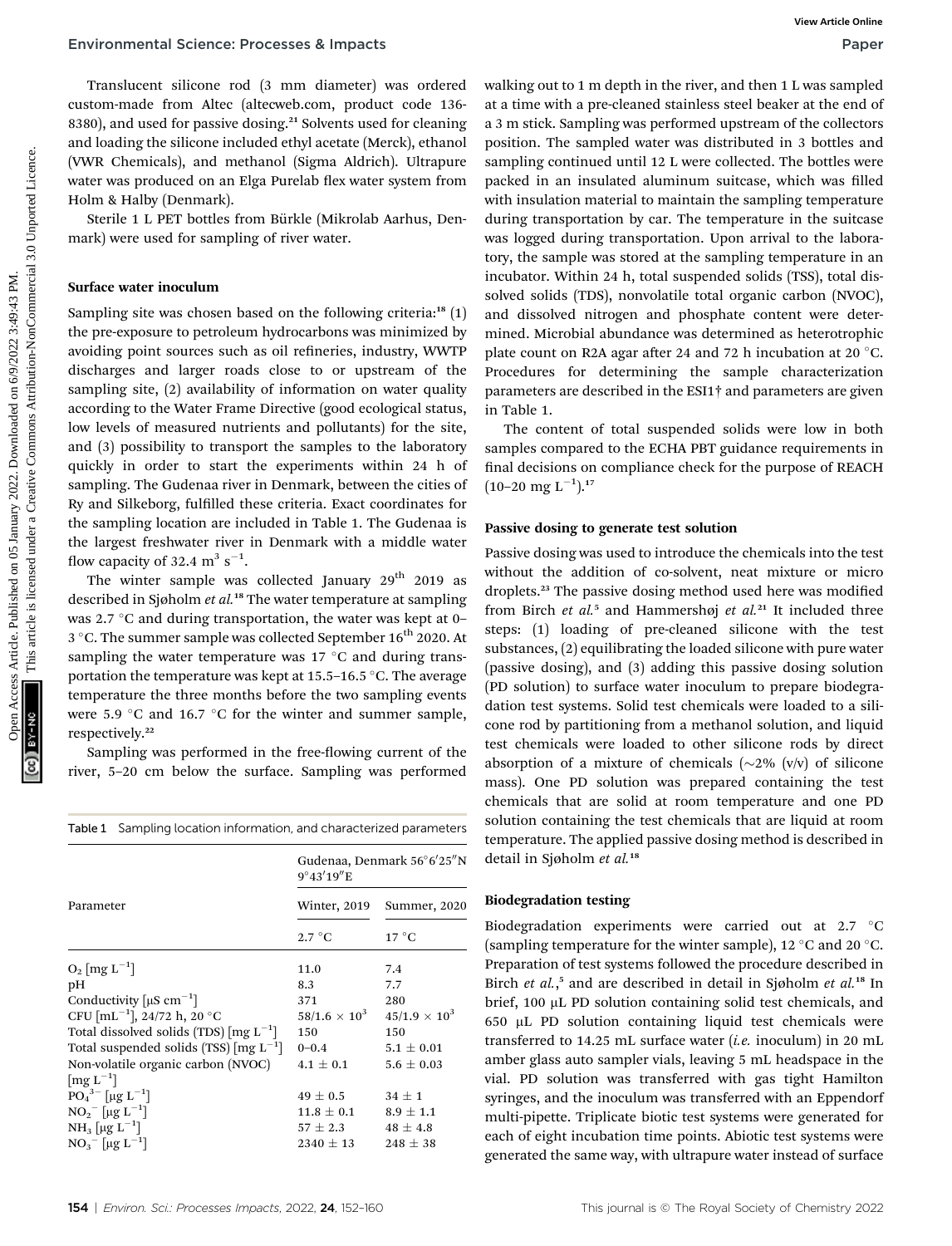water inoculum. Each biotic/abiotic pair was prepared from the same passive dosing bottle. Test systems were incubated in temperature-controlled incubators for up to 32 days, and at eight time points, three biotic and three abiotic test systems were transferred from the incubator to the GC autosampler.

#### Chemical analysis

Primary biodegradation was determined based on peak areas of single constituents in biotic relative to abiotic test systems (substrate depletion). Automated Headspace Solid Phase Microextraction (HS-SPME) was performed with a PAL3 autosampler (CTC Analytics, Zwingen, Switzerland) mounted on a Gas Chromatograph coupled to a Mass Spectrometer (GC-MS) (Agilent Technologies 7890B/5977A GC/MSD) and the analytical method is described in detail in Sjøholm et al.<sup>18</sup> Analysis was performed on test systems without pre-treatment or conservation. If the test systems were incubated below 20  $^{\circ}$ C, they were put on the autosampler less than 4 hours before analysis to avoid a temperature change during incubation. Average acquisition time for the three biotic–abiotic pairs of an analysis point was then used as time point in the further data treatment. **Paper**<br> **Examples the substrate control on the control on 100 minutes are the common and the common are pressed on the paper of the substrate are the substrate and the common and the substrate of the substrate is license** 

#### Data treatment

The analytical method was successfully developed for 42 of the 45 test substances. The isomers 1,4-diethylbenzene and 1,2 diethylbenzene could not be separated and were thus analyzed together. Dodecylbenzene was excluded from the data analysis due to insufficient reproducibility at low test concentration. The LCG mix solvent, iso-octane was also excluded from the analysis.

The air–water partitioning of the test chemicals is highly temperature dependent, with increasing partitioning to the headspace with increasing temperature.<sup>24</sup> This temperature dependent headspace partitioning is a potential confounding factor when quantifying the temperature effect on the biodegradation kinetics of test chemicals with a significant partitioning into headspace.<sup>24</sup> In the temperature dependency plots, data were thus omitted for chemicals (8) with a  $K_{\text{aw}}$  > 1 L/L (at 20 °C, Table ESI2†), which partition  $> 25\%$  into the headspace of a 20 mL vial filled with 15 mL water. This is a conservative approach since 20 $\degree$ C was the highest test temperature, and the air–water partitioning coefficient decreases with decreasing temperature. Thus, chemicals with  $K_{\text{aw}}$  < 1, had less than 25% partitioning to the headspace in this test design.

Peak area was integrated by MassHunter Quantitative Analysis ver. B.09.00 (Agilent Technologies). Each integration was manually checked. Relative concentrations were calculated as:

$$
C_{\text{relative}} = \frac{\text{Peak area}_{\text{biotic}}}{\text{Peak area}_{\text{abiotic}}},\tag{1}
$$

The relative concentrations were plotted against time and fitted with the 'plateau followed by one phase decay' model (2) using GraphPad Prism ver. 8.1.2: with the constraints  $t_{\text{lag}} \geq 0$ ,  $k_{\text{system}} \ge 0$  and  $C_{\text{relative}}(0) = 1$ , and no weighing of data.

$$
C_{\text{relative}}(t) \begin{cases} 1 & \text{for } t < t_{\text{lag}} \\ e^{-k\left(t - t_{\text{lag}}\right)} & \text{for } t \geq t_{\text{lag}} \end{cases} \tag{2}
$$

The pseudo first order half-life  $(T_{1/2})$  for a compound was calculated as  $ln(2)/k$ . Biodegradation half-time (DegT<sub>50</sub>) was calculated as the sum of lag-phase and half-life.

Compounds with a goodness of fit  $R^2 > 0.70$  were used in further data analysis. Lag-phase, rate constant, and half-life are reported when at least two measurements of  $C_{\text{relative}}$  between 0.9 and 0.1, were observed during the degradation phase.

Uncertainties in the data are reported as confidence intervals (95%, asymmetrically) on  $T_{1/2}$ . Confidence intervals for Deg $T_{50}$ were determined by adding  $T_{\text{lag}}$  values to the confidence interval of  $T_{1/2}$ , in order not to include the uncertainty on setting the transition point between lag-phase and degradation phase in the uncertainty on the  $\text{Deg}T_{50}$  values.

Data were also fitted to a logistic model. The logistic model is a simplication of Monod based biodegradation kinetics that can be applied at low substrate concentration and low initial biomass.<sup>25</sup> For biodegradation kinetics the equation for the logistic model was applied as in Birch et al.:4

$$
Y = \frac{Y_{0+a}}{1 + \left(\frac{a}{Y_0}\right) \exp[k(Y_0 + a)X]}
$$
 (3)

where  $Y$  is the relative substrate concentration,  $a$  the amount of substrate required to produce the population density present at time 0,  $Y_0$  is the relative substrate concentration at time 0 (set to 1),  $k = \mu_{\text{max}}/K_s$  or maximum specific growth rate divided with half saturation constant for growth  $(K<sub>s</sub>)$ , and X is the time (days).  $Y_0 \ll K_s$ . Deg $T_{50}$  were obtained from the logistic model by isolating  $X$  at  $Y = 0.5$ , with the obtained model parameters.

As the differences between the two models were limited (see ESI10† for comparison of Deg $T_{50}$  obtained via the two models),  $DegT_{50}$  from the first order model (eqn (2)) with a lag-phase were used in the further data treatment.

#### Molecular microbial community analyses

Microbial community analyses were conducted in both winter and summer biodegradation tests to characterize the differences in the original microbial communities between the two sampling times, and the shifts in microbial composition at the different incubation temperatures. Samples included: original inoculum (within 24 h after sampling), test systems incubated with test chemicals for 15 days at each incubation temperature, and test systems incubated without test chemicals for 15 days at 20  $^{\circ}$ C. Triplicate test systems were prepared for each treatment as described above but scaled up to 240 mL (60 mL headspace). After incubation 100-150 mL was filtered on sterile Milipore 0.2 um filter paper by vacuum suction. The exact volume filtrated for each sample was used in the further data analysis. The filters were immediately packed in aluminum foil (winter sample) or rolled with sterile tweezers into Eppendorf tubes (summer sample) and stored at  $-80$  °C. All filtration and handling of filters was carried out in a fume hood cleaned with ethanol. The filters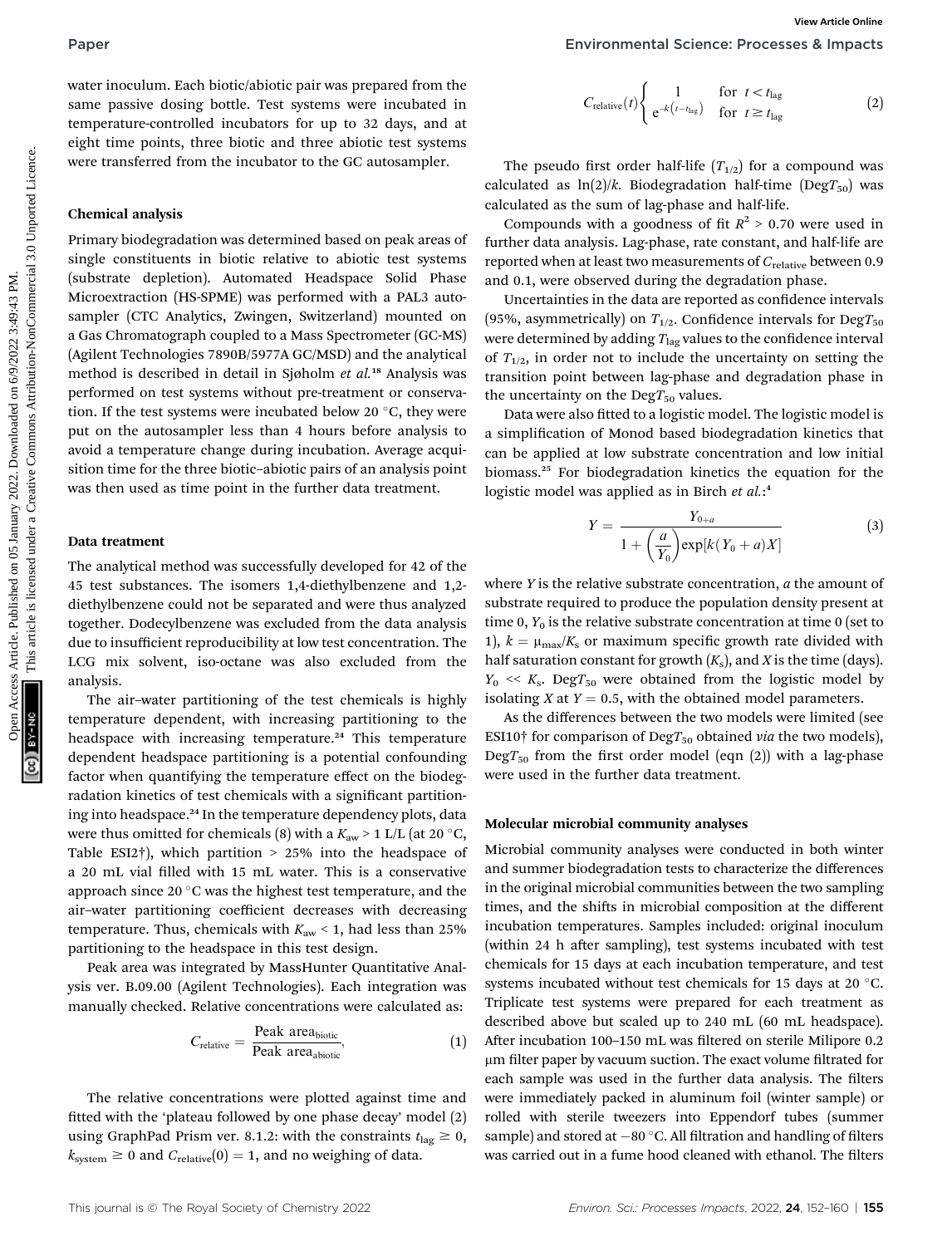were shipped to DNASense, Aalborg, Denmark for DNA extraction and amplicon sequencing of the V4 region of the 16S rRNA gene with primers [515FB] GTGYCAGCMGCCGCGGTAA and [806RB] GGACTACNVGGGTWTCTAAT<sup>26</sup> on the Illumina MiSeq platform. The raw sequences were deposited in the sequence read archive at GenBank (https://www.ncbi.nlm.nih.gov/genbank/) under the study accession number PRJNA728057.

These sequences were processed using DADA2 (Version – 1.1627) with the default parameters for filtration, denoising, and chimera removal and denoised Amplicon Sequence Variants (ASVs) obtained. Taxonomy was assigned against the SILVA SSU r138 database. Phyloseq (version 1.22.3) was used to generate plots of the microbial composition in histogram or in ordination plots (non-metric dimensional scaling on weighted UniFrac distance). DESeq2 (v 1.30) was used to detect differential Amplicon Sequence Variant (ASV) abundances between treatments and Phylomeasures (v 2.1) to compute phylogenetic diversity. The influence of the treatments on microbial composition was tested using Adonis, the permutational multivariate analysis of variance using distance matrices method implemented in VEGAN R package (v. 2.5-7) and using UniFrac distances. Quantitative PCR analysis of the 16S rRNA gene was also performed by DNASense. Details on molecular methods are included in ESI3.†

## Results and discussion

#### Seasonal effects on biodegradation kinetics

The biodegradation half-times ( $\text{Deg}T_{50}$ ) obtained with summer inoculum are plotted against the corresponding biodegradation half-times obtained with winter inoculum in Fig. 1. Biodegradation kinetics curves for the summer inoculum are shown in ESI4† and the values are included in Tables ESI6–ESI8.† For biodegradation kinetics from the winter inoculum please refer to Sjøholm et al.<sup>18</sup> Biodegradation data from the summer inoculum were also modelled with the logistic model (eqn(3)) (shown in ESI5, values included in ESI9†).



Fig. 1 Biodegradation times (Deg $T_{50}$ , days) obtained with Gudenaa summer inoculum compared to DegT<sub>50</sub> for the same test substance obtained in winter inoculum at test temperature 2.7 °C (blue), 12 °C (green) and 20  $\degree$ C (red). 1 : 1 line (dashed) and a factor 2 deviation from the 1 : 1 line (dotted). Data for compounds with  $K_{\text{aw}} > 1$  has been omitted from the figure.

Biodegradation half-times were rather similar between summer and winter inoculum for most chemicals when testing at either 20 or 12 °C. To the contrary, biodegradation kinetics at  $2.7 \text{ °C}$  differed markedly between summer and winter inoculum. Cooling the summer inoculum to  $2.7^{\circ}$ C resulted in a lack of detectable biodegradation for most of the chemicals, whereas 13 chemicals were degraded at this temperature when using the winter inoculum. Biodegradation testing with warm adapted inoculum at low test temperature did thus result in delayed or even absence of degradation.

#### Test temperature dependency in the summer dataset

The 8  $\degree$ C difference between the two standard test temperatures affected both the length of the lag-phase and the value of the first order biodegradation rate constant  $(k)$ . The lag-phases were generally longer at 12 compared to 20  $^{\circ}$ C, except for four compounds that had similar lag-phases at the two test temperatures, but a much higher rate constant at 20 than at 12 °C (*m*-xylene, *n*-propylbenzene, ethylbenzene, and 3-phenyl-1,1'-bi(cyclohexane)). In ESI,† rate constants obtained at 12 °C<br>are plotted against the corresponding value obtained at 20 °C are plotted against the corresponding value obtained at 20 $\degree$ C (ESI11†). The linear regression for the rate constants had a slope of 0.55  $\pm$  0.3 and the majority of the compounds had slower rate constants at 12  $\mathrm{^{\circ}C}$  compared to 20  $\mathrm{^{\circ}C}.$  Some compounds had the same rate constant at the two testing temperatures, but longer lag-phases and Deg $T_{50}$  values at 12 compared to 20 °C (durene, 1,2,3-trimethylbenzene, 1-ethyl-3-methyltoluene and toluene). All chemicals were thus affected by temperature, either on lagphase or on the first order rate constants. Environmental Science: Processes & mpacts<br>
New Subset Comparison and the comparison and the comparison of the Creative Common and solvent and where the common and the common and the common and the common and the common and

#### Comparing the test temperature effect between summer and winter inoculum

In order to focus the comparison on the European standard test temperatures 12 and 20 $\degree$ C, compound specific biodegradation times (DegT<sub>50</sub>) for summer inoculum at 12 °C were plotted against the corresponding values at 20  $^{\circ}$ C in Fig. 2. The Arrhenius equation using an activation energy (Ea) of 65.4 kJ mol<sup>-1</sup> as recommended by ECHA,<sup>27</sup> a 1:1 line  $(DegT_{50}(12 \degree C)$  = Deg $T_{50}(20\text{ °C})$ , a linear regression fitted to the experimental values and the linear regressions obtained from the Gudenaa Winter inoculum, and a Danube inoculum<sup>18</sup> were included as visual references.

The linear regression from the Gudenaa summer dataset is very similar to the Gudenaa winter and the Danube ones, indicating that the effect of inoculum seasonality on the test temperature dependency was very limited. They are also similar to the Arrhenius equation with an activation energy of 65.4 kJ mol<sup>-1</sup>. This consistency is further illustrated in ESI12<sup>†</sup> where  $\text{Deg}T_{50}$  values from all three inocula were plotted as a function of test temperature. Six compounds were selected to represent the general picture and the observed close and parallel lines indicate similar activation energies for inocula originating from the same river in Northern Europe at different seasons, and from a Central European river.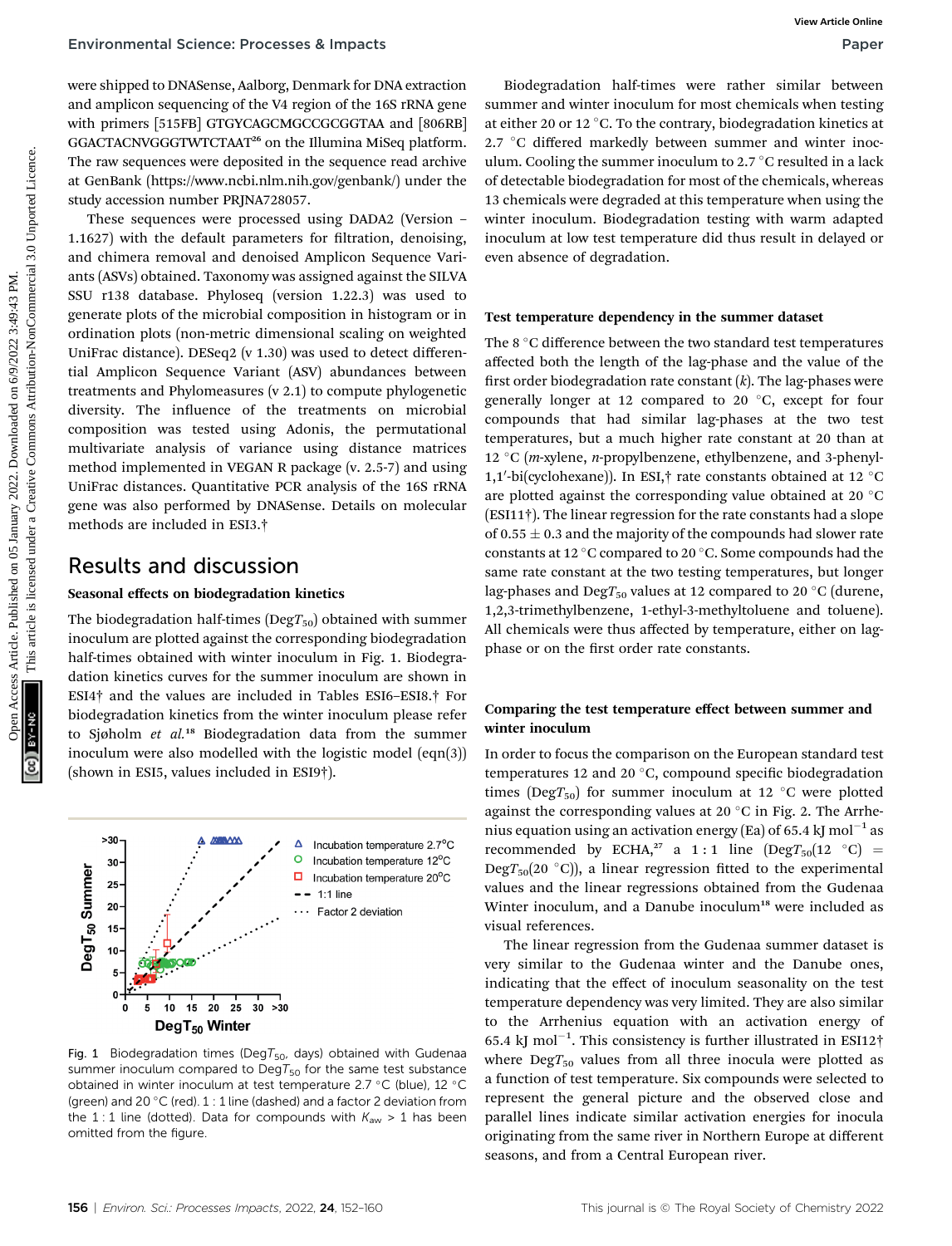

Fig. 2 Deg $T_{50}$  (12 °C) vs. Deg $T_{50}$  (20 °C) obtained with Gudenaa water sampled at summer. DegT<sub>50</sub> from model fits with  $R^2 > 0.70$  are included. Error bars are  $T_{lag}$  + the upper and lower 95% CI on  $T_{1/2}$ . Perfect fit lines (1 : 1, dotted), Arrhenius (red) and linear regressions to experimental data (yellow: Gudenaa summer; blue: Gudenaa winter and dashed green: Danube) are included as visual references. The linear regression for Gudenaa winter and the Arrhenius equation are not visibly separable as they fall on top of each other. As no degradation was observed at 2.7 °C these data were omitted from figure.

#### Microbial community composition for winter and summer inoculum and response to incubation

Amplicon sequencing of the 16S rRNA gene was used to determine differences in microbial community composition between summer and winter inoculum and to determine shifts in microbial composition in response to test incubations, different test temperature and also the presence of test chemicals.

The summer and winter inocula had remarkably similar composition (Fig. 3) when considering the different seasons and ambient temperatures during collection, with a dominance of Gammaproteobacteria, Antinobacteria, Bacterioidia, Alphaproteobacteria and Verrucomicrobiae (Fig. 4). The nine most abundant sequence variants were shared by the two inocula and, collectively, accounted for 15–18% of the community.

The community composition of both inocula changed markedly during the 14 days incubations for all tested treatments (Fig. 3). The test temperature had a very clear and consistent effect on these changes. A permutational multivariate analysis of variance confirmed the significant effects of the test temperature, the inoculum and their interactions ( $p < 0.01$ ) on microbial community composition. The adjusted  $R^2$  indicated that incubation temperature had a larger influence on the microbial community composition than inoculum origin (0.35 vs. 0.1).

#### Effect of test temperature on microbial community composition (spiked systems)

A large change in composition occurred during incubation at 2.7 and 12 °C for both inocula (Fig. 4), which seems to be linked to growth. This is evident from the qPCR analysis (ESI13 and ESI14†) where 16S rRNA gene copy numbers increased by 1.5 log units during the 15 days of incubation at these temperatures. The significant decrease in alpha diversity observed at 2.7  $\mathrm{^{\circ}C}$ (Faith's phylogenetic diversity,  $p = 0.02$  ESI13 and ESI14†), suggests that a limited number of bacterial types were



Fig. 3 Ordination of the samples according to community composition using non-metric dimensional scaling on weighted UniFrac distance. Distance between symbols indicates similarity; the closer the samples, the more similar their microbial composition. 'Inoc' denotes the inocula before incubation, while 2.7, 12, and 20 denote the test temperatures, and '20NoChem' the samples incubated without test substances.

responsible for this growth. Indeed, the 2.7  $\degree$ C and 12  $\degree$ C samples became dominated by gammaproteobacterial sequence variants that were not detected or close to detection limit in the inocula (ESI15†). The four most abundant sequence variants after incubation (two classified as Acinetobacter and two unclassified Comamonadacae), collectively accounting for 14-60% of the sequences, were undetected in the summer inoculum and only very marginally present in the winter one (average of 0.06% for the only two detected ASVs). This more than 2 log increase in relative abundance demonstrates the large growth that occurred in the two-week incubation, even at low temperature. At these temperatures, and especially at 2.7  $\degree$ C, only little hydrocarbon biodegradation was detected at day 15 (ESI4†), suggesting that the observed growth was not primarily caused by hydrocarbon consumption. We hypothesize that the primary carbon and energy source at that point may have been the natural organic matter initially present in the freshwater inocula and that the sequence variants that proliferated might be the ones best adapted to grow on this substrate at low temperature.

At day 15, the composition in the 20 $\degree$ C incubations with chemicals was not dominated by the same sequence variants as in the two lower incubation temperatures (ESI15†). In fact, the four dominant ASVs at 2.7 and 12  $^{\circ}$ C were small contributors to the communities of the 20  $^{\circ}$ C samples (1-4%), and there was less evidence of growth in the qPCR data. We speculate that, at this higher temperature, growth on natural organic matter might have peaked before the day 15 sampling point and that bacterial density had subsequently decreased, due to predation and/or decay. This would be consistent with reports of microbial dynamics in similar assays where, in absence of spiked chemical, growth of an incubated fresh water sample peaked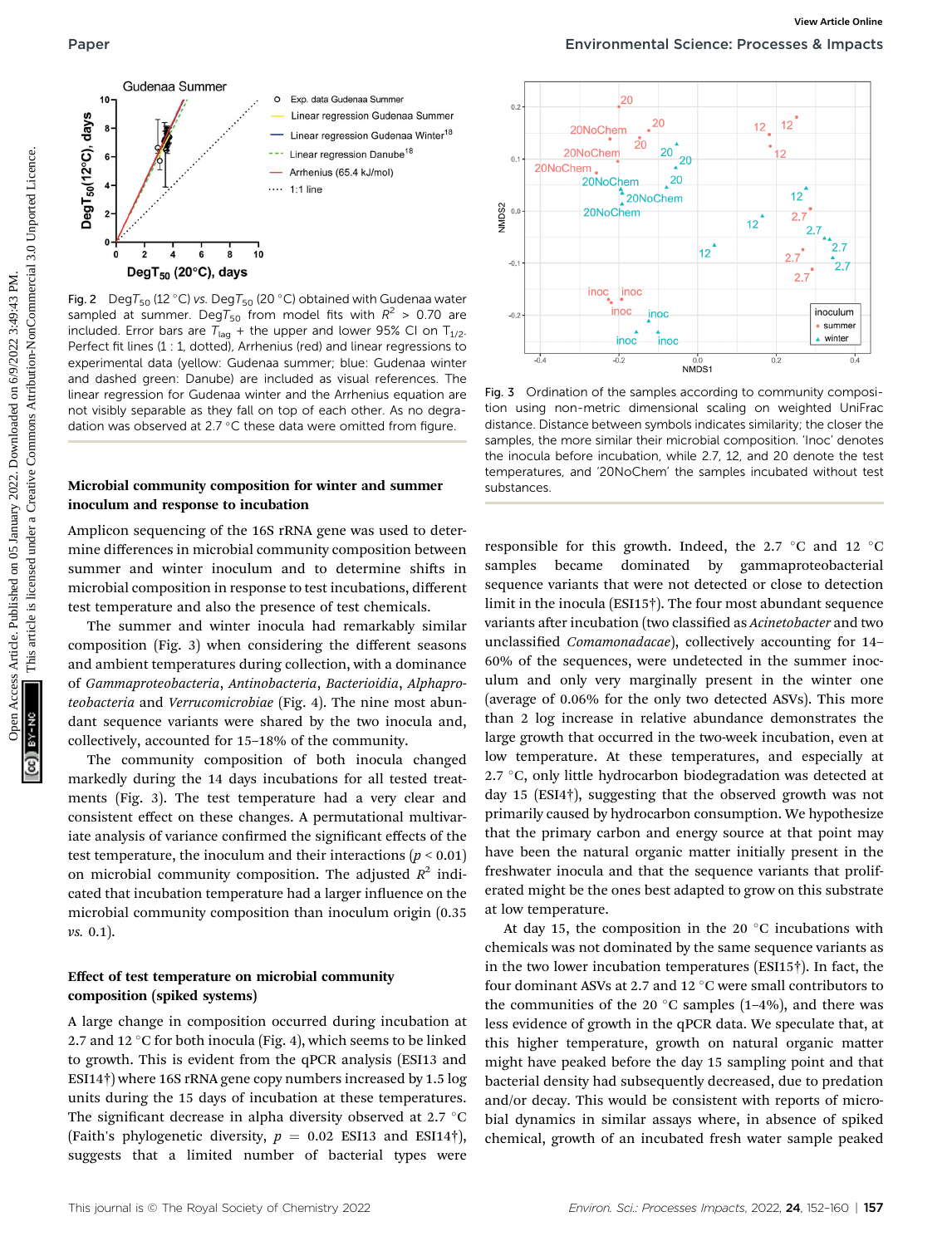#### Environmental Science: Processes & Impacts Paper



Fig. 4 Microbial composition in the original inoculum from winter and summer and after 15 days incubation under four different treatments.

the first day of incubation at 20 $\degree$ C and fell close to detection limit by day 10.<sup>16</sup> A role of predation is supported by the observation of 46 ASV belonging to the bacterivorous class *Bdellovibrio*, collectively representing  $\sim$ 3% in the 20 °C incubations (winter), increasing from <0.2% in the inoculum. Predation has been reported to have a significant effect on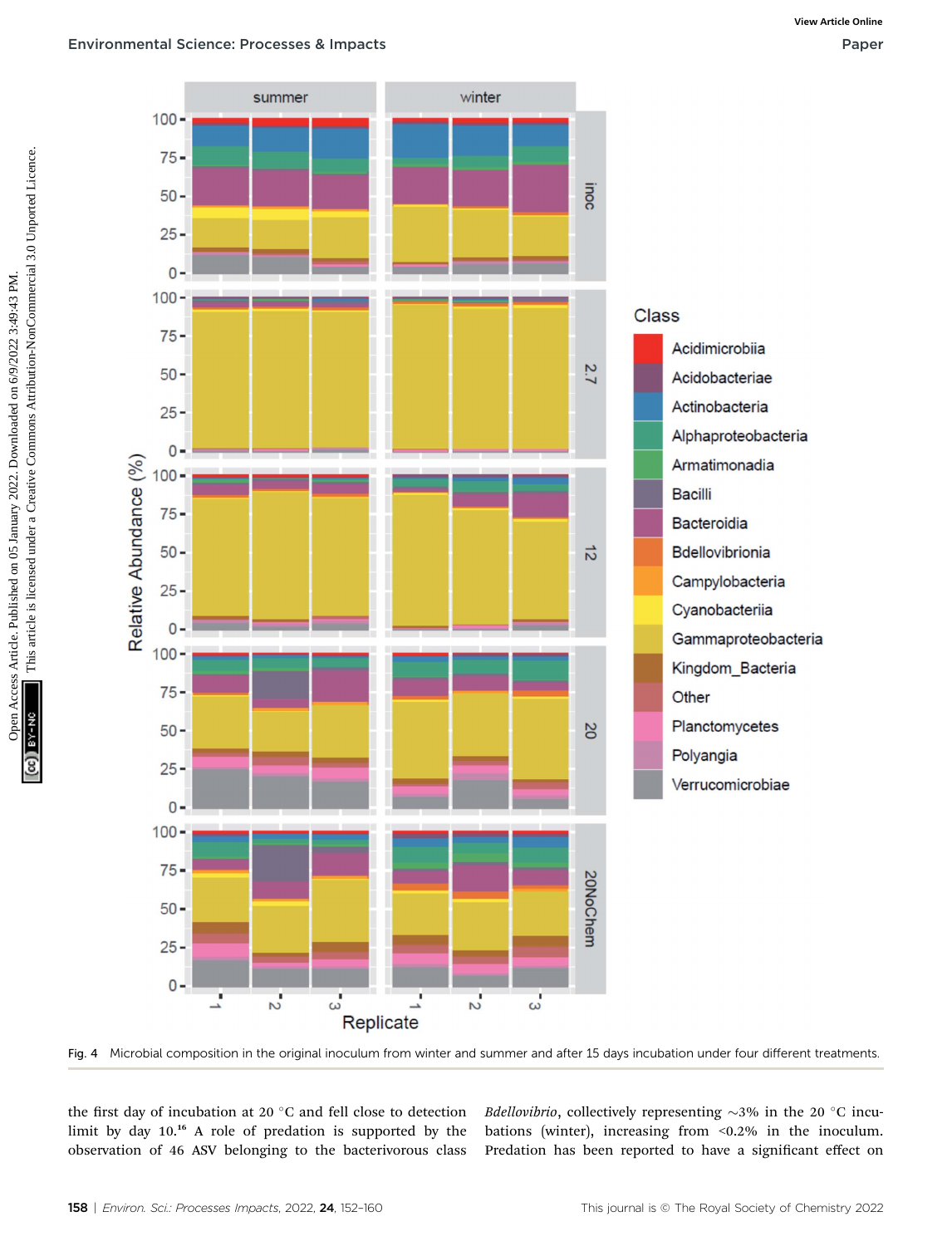degradation of hydrocarbons in at least some situations.<sup>28</sup> For the summer samples, there was no evidence of proliferation of Bdellovibrio, but we speculate that eukaryotic predators, undetectable with 16S rRNA gene analysis, such as protozoa, might have contributed to limiting prokaryotic density.

#### Effect of low concentration hydrocarbon mixture on microbial community composition

The samples incubated at 20 $\degree$ C with and without chemicals have a similar overall composition (Fig. 3), indicating that the effects of the test chemicals on the microbial composition were limited compared to those caused by the different incubation temperatures discussed in the previous paragraph. However, differential count analysis revealed that the relative abundance of 228 ASVs were affected by the presence of the hydrocarbons. Many ASVs (148) were detected as more abundant in the presence of chemicals compared to absence of chemicals. It is likely that they include hydrocarbon degraders, especially since the qPCR data (ESI13 and ESI14†) suggests growth- or rather less decline in the 20 °C sample incubated with chemicals compared to the one without chemicals. This is consistent with the fact that the majority of the test chemicals were more than 50% degraded at day 15 at 20 $^{\circ}$ C. In particular, two genera appeared to have experienced growth exclusively in samples where hydrocarbon degradation occurred: Nevskia and Sulfuritalea. Nevskia was mostly present at 20 $\degree$ C and Sulfuritalea at 12 and 20 °C, while neither were detected at 2.7 °C (ESI16 and ESI17 $\dagger$ ). Both genera have previously been associated with petroleum hydrocarbon degradation.<sup>29-31</sup> Paper<br>
Operation of hydrocathons in a least some situations.<sup>32</sup> Tor The microbial community composition in the since of the since the since of the since of the since of the since of the since of the since of the since of

# Conclusions

These dedicated experiments to link biodegradation kinetics, microbial composition and test temperature revealed a number of important observations for biodegradation testing and future development of standards biodegradation test methods.

The obtained results confirmed the recent observation that the Arrhenius equation is describing the test-temperature dependency of petroleum hydrocarbon degradation well, when testing at the standard temperatures of 12 and 20 $\degree$ C. Correction of biodegradation kinetics between these two test temperatures for an inoculum is thus warranted.

On the contrary, using inoculum adapted to summer temperatures in a test at very low temperature resulted in lack of biodegradation, even though biodegradation was seen in the winter inoculum incubated at the same low temperature. This observation stresses the importance of seasonal adaptation of the microbial community in the environment. Tests conducted at very low test temperatures should therefore apply inoculum sampled at temperatures close to the test temperature in order to improve environmental realism in the test. The observation also points to the need for more research on the effect of storage conditions for the inoculum prior to biodegradation testing, since cooling a warm adapted inoculum under storage might hamper the subsequent biodegradation.

The microbial community composition in the winter and summer inoculum were remarkably similar. The composition clearly changed during incubation for all treatments relative to the inoculum. This demonstrates that the decoupling of the inoculum from the environment and its incubation under constant test conditions strongly affected the microbial composition. The test temperature had a clear effect on the development of the microbial composition, which was consistent for both summer and winter inoculum. Overall, the decoupling from the environment and the conditions in the test seemed to affect the microbial composition more than the inoculum season, which asks for further research and possibly also for test method improvements.

The samples incubated with and without chemicals had a similar overall microbial composition, indicating that the effects of the test mixture on the microbial composition was limited at the low test concentrations of the present study. However, differential count analysis still revealed an effect of the presence of hydrocarbons. In particular, two genera, previously associated with petroleum hydrocarbon degradation, appeared to have experienced growth exclusively in samples where hydrocarbon degradation occurred, Nevskia and Sulfuritalea.

# Funding sources

This study was funded by Concawe.

# Conflicts of interest

The authors state that there are no conflicts to declare.

# Acknowledgements

We are grateful to Hanne Bøggild, Susanne Kruse and Lene Kirstejn Jensen for technical assistance in the laboratory, and to the Concawe EMG group for their comments on the dra manuscript.

# References

- 1 ECHA, Chapter R.11: PBT/vPvB Assessment, 2017.
- 2 R. Boethling, K. Fenner, P. Howard, G. Klečka, T. Madsen, J. R. Snape and M. J. Whelan, Integr. Environ. Assess. Manage., 2009, 5, 539–556.
- 3 A. Kowalczyk, T. J. Martin, O. R. Price, J. R. Snape, R. A. van Egmond, C. J. Finnegan, H. Schäfer, R. J. Davenport and G. D. Bending, Ecotoxicol. Environ. Saf., 2015, 111, 9–22.
- 4 H. Birch, H. R. Andersen, M. Comber and P. Mayer, Chemosphere, 2017, 174, 716–721.
- 5 H. Birch, R. Hammershøj and P. Mayer, Environ. Sci. Technol., 2018, 52, 2143–2151.
- 6 P. Shrestha, B. Meisterjahn, M. Klein, P. Mayer, H. Birch, C. B. Hughes and D. Hennecke, Environ. Sci. Technol., 2019, 53, 20–28.
- 7 D. Salvito, M. Fernandez, K. Jenner, D. Y. Lyon, J. de Knecht, P. Mayer, M. MacLeod, K. Eisenreich, P. Leonards,